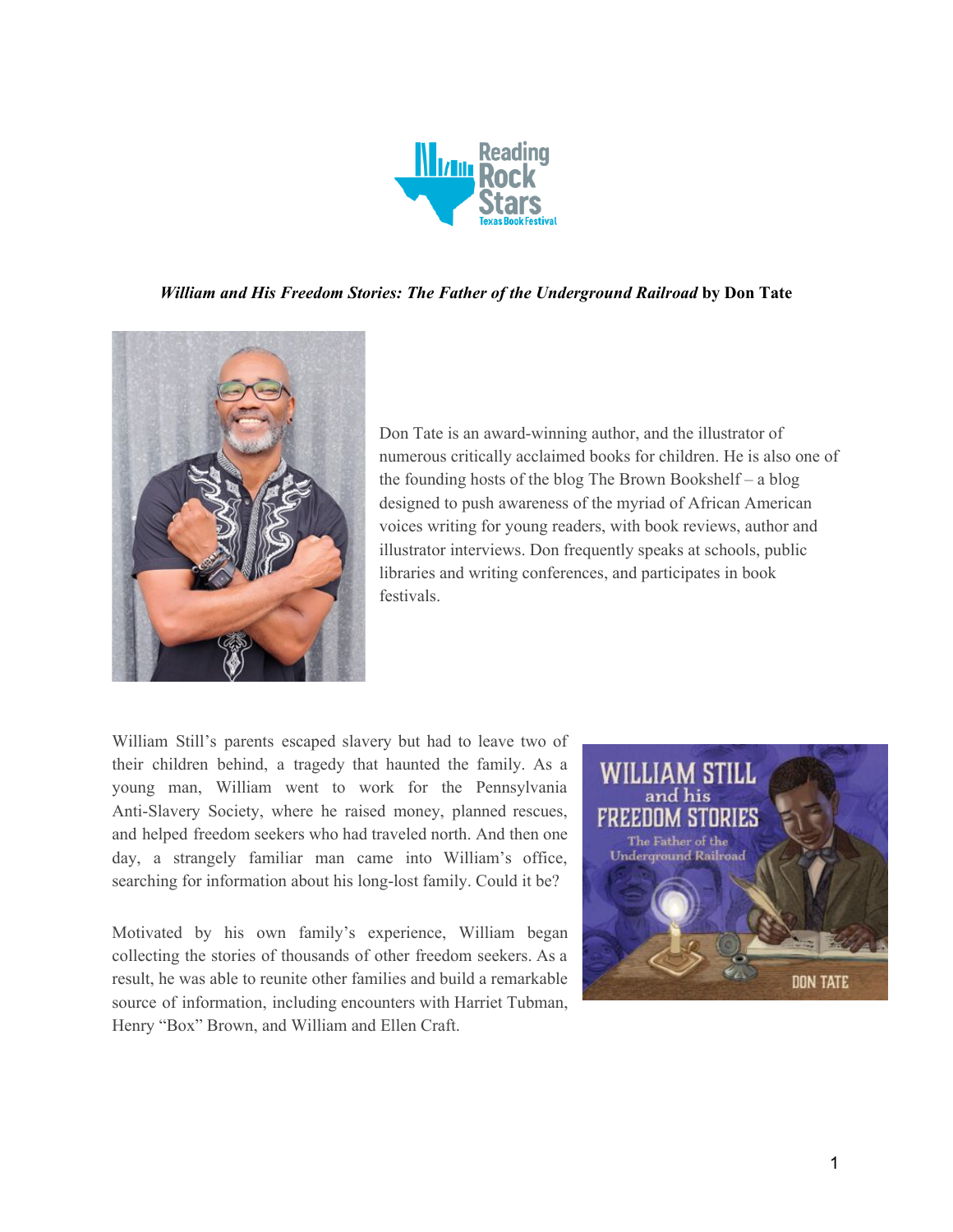## **RRS connection to TEKS: Please refer to TEKS for English Language Arts and Reading**

- *● Comprehension skills*
- *● Response skills*
- *● Author's purpose and craft*
- *● Composition I (Writing)*
- *● Composition II (Genres)*
- *● Inquiry and research*

#### **Relevant Vocabulary:**

- Persistence
- Pennsylvania Anti-Slavery Society
- Underground Railroad
- Resistance
- Harriet Tubman
- Henry "Box" Brown
- Willian and Ellen Craft
- Civil War & slavery
- Freedom
- Fugitive Slave Act
- *● The Colored American*
- Abraham Lincoln

## **Pre-reading engagement:**

- What does an author do? What does an illustrator do?
- Think about the title of this book and its cover illustration. How does it make you feel? What does it make you think about?
- Based on the clues and details on the cover illustration, when do you think this story might be taking place?
- Analyze the faces in the background of the cover illustration. How would you describe them?
- Look for information about the author. What did you learn about the kind of things that inspire him?
- Do background research on the underground railroad!
- How do you define the word "freedom"? Have a class discussion!

## **While/post reading engagement:**

- What does Levin's acts of resistance tell you about the type of person he is?
- Use a map of the United States to see the path that Levin and Sidney Steel took from the South to the North.
- What conditions were Black Americans living in during this time? What feelings and concerns do you imagine they are feeling during this time?
- Why is education important to you personally? What opportunities become available to those who are able to read and write?